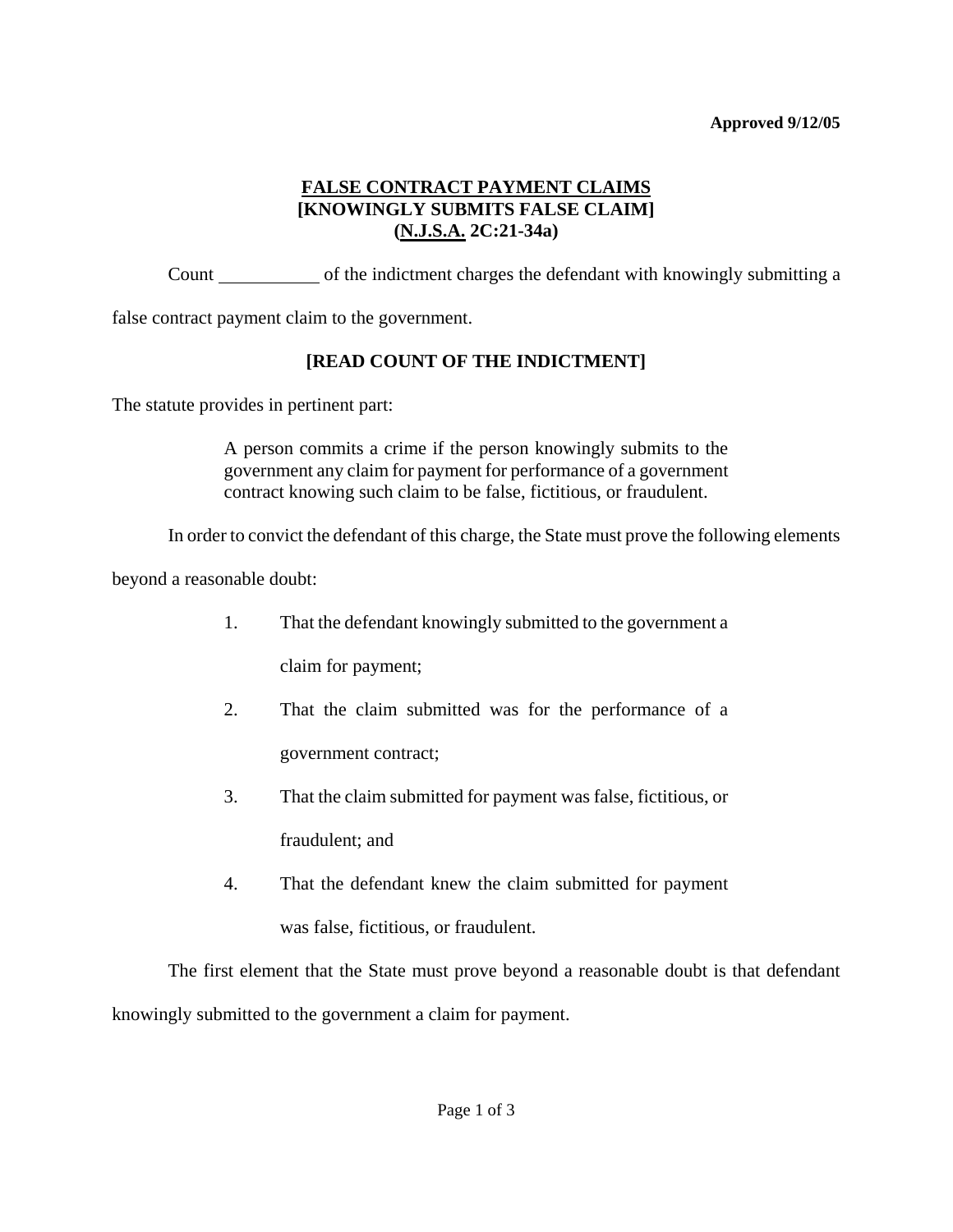#### **FALSE CONTRACT PAYMENT CLAIMS [KNOWINGLY SUBMITS FALSE CLAIM] (N.J.S.A. 2C:21-34a)**

 $\overline{a}$ 

A person acts knowingly with respect to the nature of his/her conduct or the attendant circumstances if he/she is aware that the conduct is of that nature or that such circumstances exist or the person is aware of a high probability of their existence. A person acts knowingly with respect to a result of the conduct if he/she is aware that it is practically certain that the conduct will cause such result. "Knowing," "with knowledge," or equivalent terms have the same meaning.

Knowledge is a condition of the mind. It cannot be seen. It can only be determined by inference from the defendant's conduct, words or acts. A state of mind is rarely susceptible of direct proof but must ordinarily be inferred from the facts. Therefore, it is not necessary that the State produce witnesses to testify that an accused said that he/she had a certain state of mind when he/she did a particular thing. It is within your power to find that such proof has been furnished beyond a reasonable doubt by inference which may arise from the nature of his/her acts and conduct and from all he/she said and did at the particular time and place and from all the surrounding circumstances established by the evidence.

The second element that the State must prove beyond a reasonable doubt is that the claim was submitted for the performance of a government<sup>[1](#page-0-0)</sup> contract.

The third element that the State must prove beyond a reasonable doubt is that the claim submitted for payment was false, fictitious, or fraudulent.

N.J.S.A. 2C:27-1b defines "government" as, "any branch, subdivision or agency of the government of the State or any locality within it."